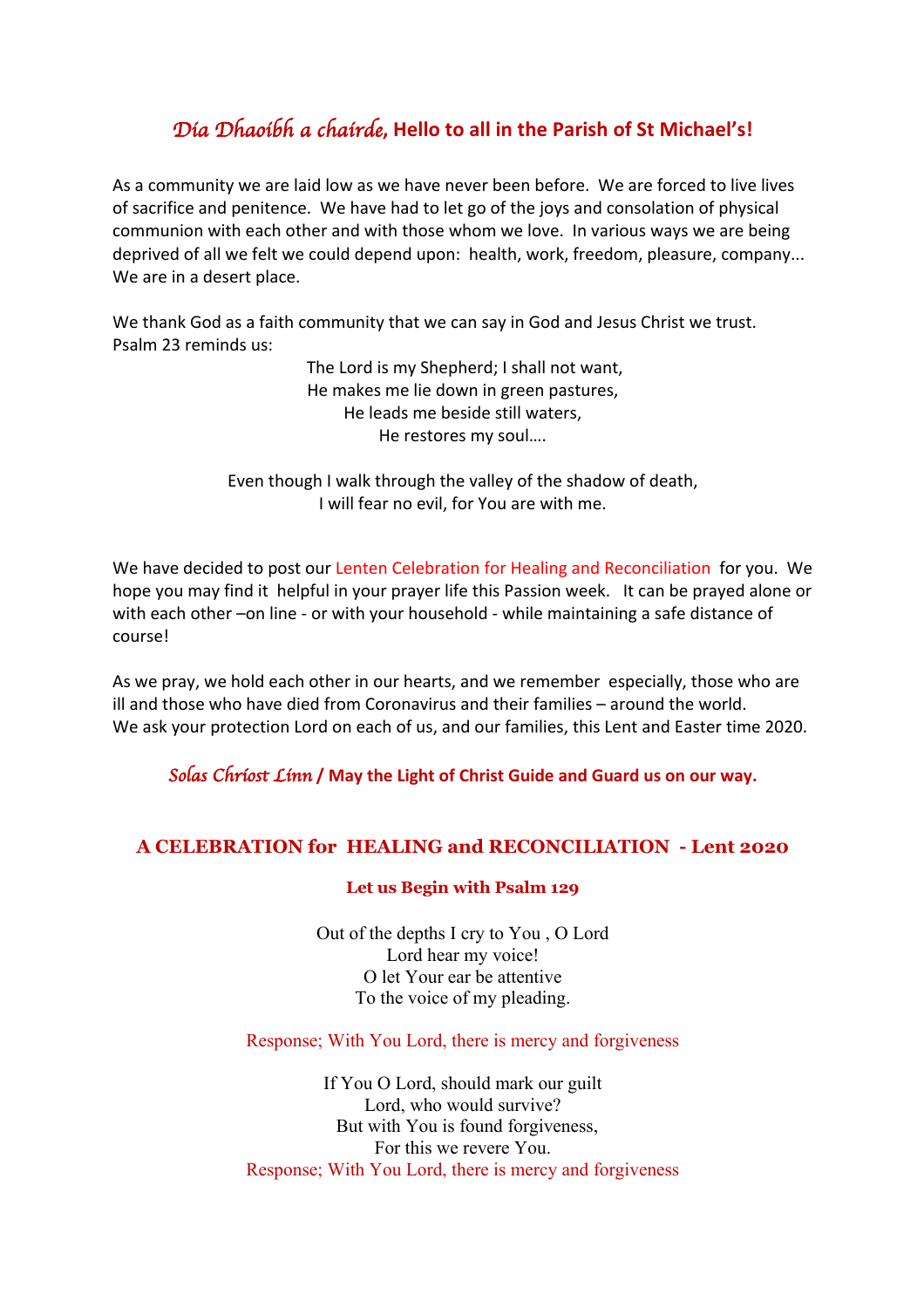## **A Reading from the Holy Gospel according to John**

(We live in hope that we may be made fully alive again like Lazarus)

…When Jesus arrived, he found that Lazarus had already been in the tomb four days. Now Bethany was near Jerusalem, some two miles away, and many of the Jews had come to Martha and Mary to console them about their brother. When Martha heard that Jesus was coming, she went and met him, while Mary stayed at home. Martha said to Jesus, "Lord, if you had been here, my brother would not have died. But even now I know that God will give you whatever you ask of him." Jesus said to her, "Your brother will rise again." Martha said to him, "I know that he will rise again in the resurrection on the last day."

Jesus said to her, "I am the resurrection and the life. Those who believe in me, even though they die, will live, and everyone who lives and believes in me will never die. Do you believe this?" She said to him, "Yes, Lord, I believe that you are the Messiah, the Son of God, the one coming into the world…

## **Prayer for Healing**

You know us Lord better than we know ourselves. We/ I ask you to send the healing power of your Holy Spirit upon us as we make our invocations this Lenten time to You. Help us( our home/ family) in a special way as we endure together through the Coronavirus.

# **Healing Invocations**

- Heal our minds of any anguish, depression, anxiety and fear. O Lord Hear Our( My) Prayer
- Heal our hearts and help us forgive those who have hurt us. May we live harmoniously with compassion and kindness for ourselves and one another at this time of trial. O Lord Hear Our Prayer
- Heal our bodies and help us avoid addictions such as: alcohol abuse, drug abuse, sexual abuse, over eating, gambling, addiction to television and social media. May we live creatively at this time. O Lord Hear Our Prayer
- Heal our families of any conflict, hurt, division and pain. May this crisis draw us together with a greater love for You and one another. O Lord Hear Our Prayer
- Heal our community of greed, injustice, poverty and homelessness. May we not forget the marginalised at this time of trial for all. O Lord Hear Our Prayer
- Heal our world of disease, war, hunger and oppression. May we be delivered safely from the Coronavirus and learn to live in right relationship with the whole of creation thereby avoiding the onset of such terrible diseases as the Coronavirus.